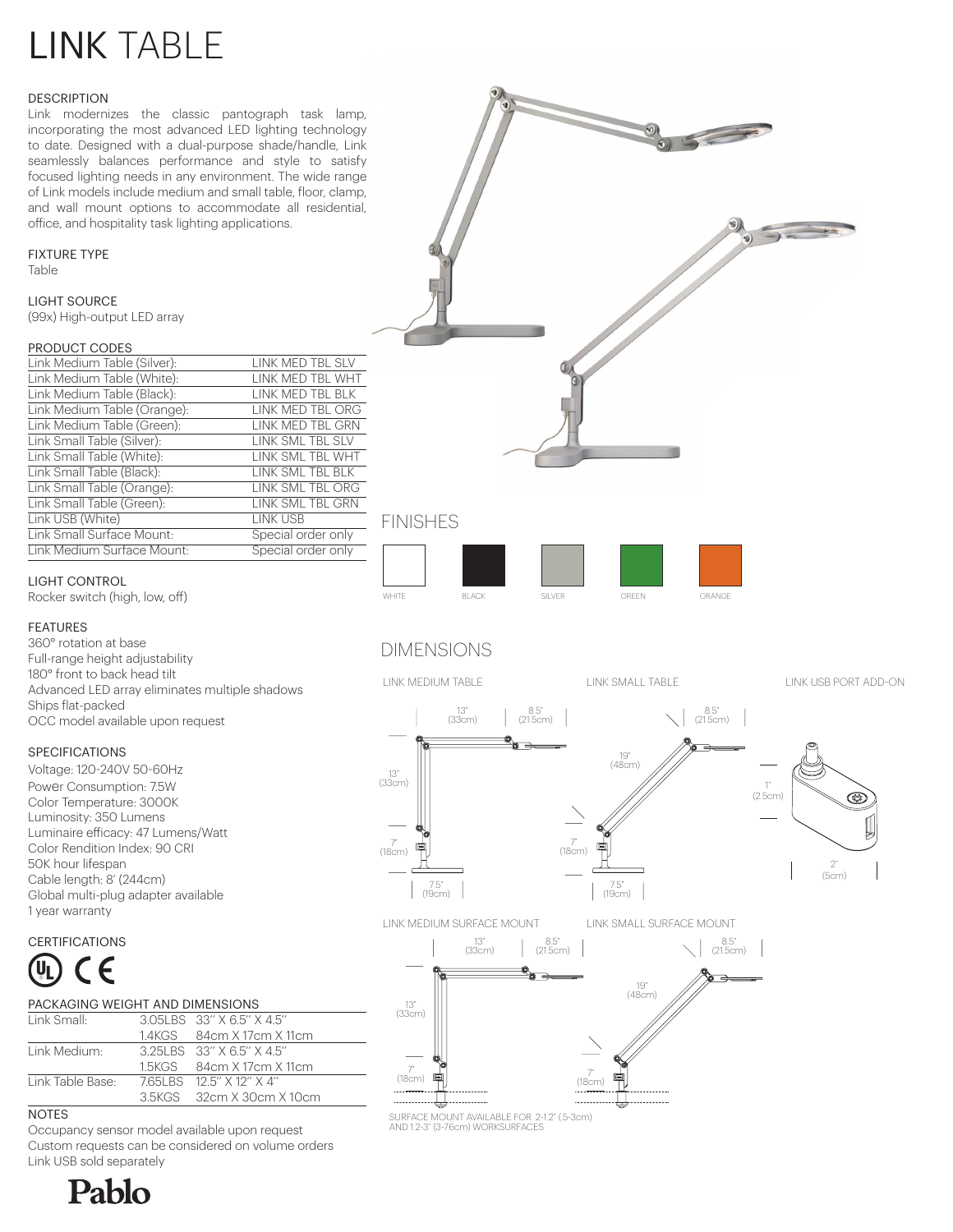# LINK CLAMP

#### **DESCRIPTION**

Link modernizes the classic pantograph task lamp, incorporating the most advanced LED lighting technology to date. Designed with a dual-purpose shade/handle, Link seamlessly balances performance and style to satisfy focused lighting needs in any environment. The wide range of Link models include medium and small table, floor, clamp, and wall mount options to accommodate all residential, office, and hospitality task lighting applications.

#### FIXTURE TYPE

Table

LIGHT SOURCE (99x) High-output LED array

#### PRODUCT CODES

| LINK MED CLP SLV   |
|--------------------|
| LINK MED CLP WHT   |
| LINK MED CLP BLK   |
| LINK MED CLP ORG   |
| LINK MED CLP GRN   |
| LINK SML CLP SLV   |
| LINK SML CLP WHT   |
| LINK SML CLP BLK   |
| LINK SML CLP ORG   |
| LINK SML CLP GRN   |
| LINK USB           |
| Special order only |
| Special order only |
|                    |



## FINISHES



## LIGHT CONTROL

Rocker switch (high, low, off)

#### FEATURES

360° rotation at base Full-range height adjustability 180° front to back head tilt Advanced LED array eliminates multiple shadows Hi-low dim control Ships flat-packed OCC model available upon request

#### **SPECIFICATIONS**

Voltage: 120-240V 50-60Hz Power Consumption: 7.5W Color Temperature: 3000K Luminosity: 350 Lumens Luminaire efficacy: 47 Lumens/Watt Color Rendition Index: 90 CRI 50K hour lifespan Cable length: 8' (244cm) Global multi-plug adapter available 1 year warranty

### **CERTIFICATIONS**



# PACKAGING WEIGHT AND DIMENSIONS Link Clamp Small: 3.4LBS 33.5'' X 7'' X 4.5''

|                    | 1.5KGS 85cm X 18cm X 11cm |
|--------------------|---------------------------|
| Link Clamp Medium: | 3.6 BS 33" X 6.5" X 4.5"  |
|                    | 1.6KGS 84cm X 17cm X 11cm |
|                    |                           |

## NOTES

Occupancy sensor model available upon request Custom requests can be considered on volume orders Link USB sold separately



SURFACE MOUNT AVAILABLE FOR .2-1.2" (.5-3cm) AND 1.2-3" (3-7.6cm) WORKSURFACES

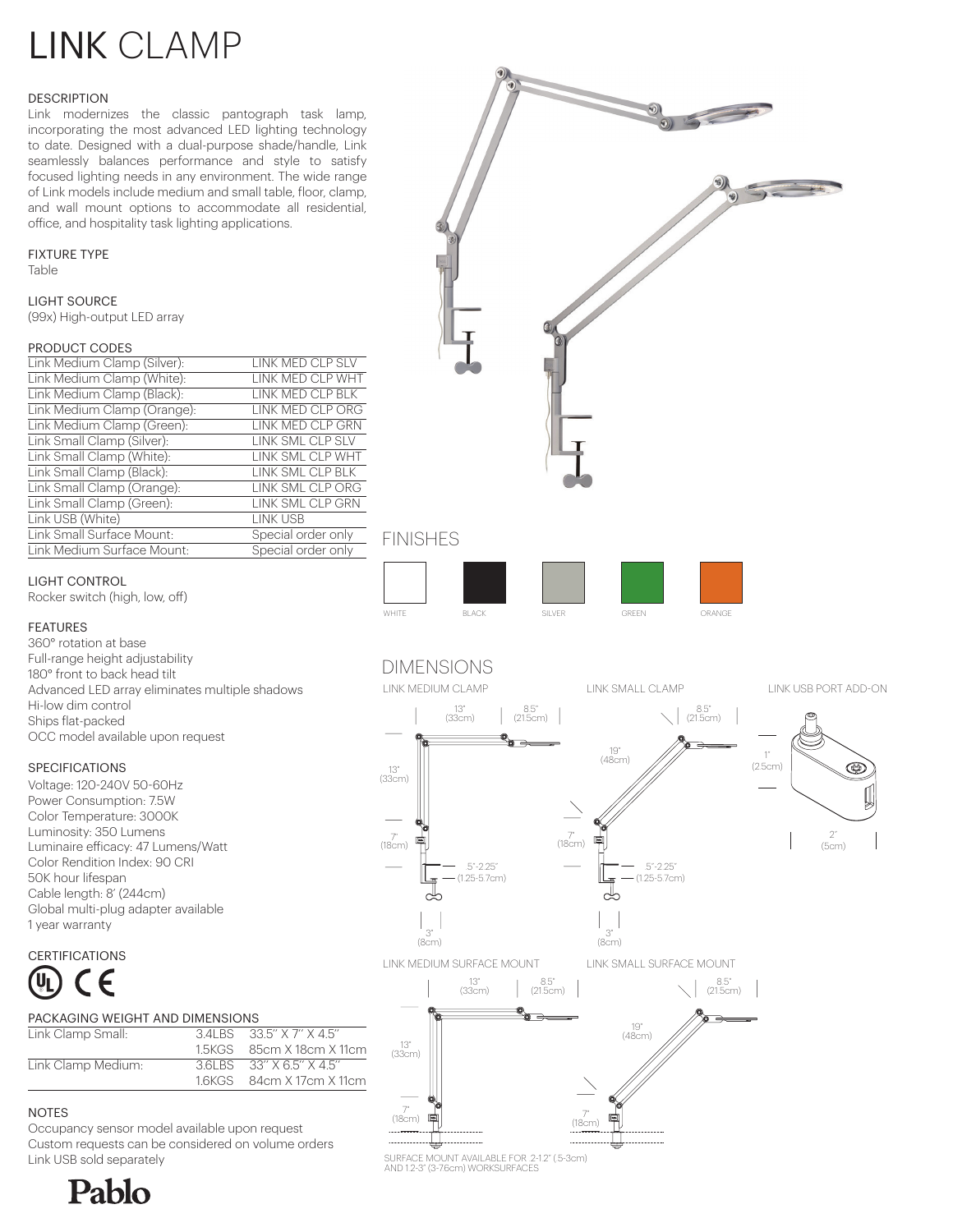# LINK FLOOR

#### **DESCRIPTION**

Link modernizes the classic pantograph task lamp, incorporating the most advanced LED lighting technology to date. Designed with a dual-purpose shade/handle, Link seamlessly balances performance and style to satisfy focused lighting needs in any environment. The wide range of Link models include medium and small table, floor, clamp, and wall mount options to accommodate all residential, office, and hospitality task lighting applications.

#### FIXTURE TYPE

Floor

LIGHT SOURCE (99x) High-output LED array

#### PRODUCT CODES

| Link Medium Floor (Silver): | LINK MED FLR SLV        |
|-----------------------------|-------------------------|
| Link Medium Floor (White):  | LINK MED FLR WHT        |
| Link Medium Floor (Black):  | LINK MED FLR BLK        |
| Link Medium Floor (Orange): | <b>LINK MED FLR ORG</b> |
| Link Medium Floor (Green):  | LINK MED FLR GRN        |
| Link Small Floor (Silver):  | LINK SML FLR SLV        |
| Link Small Floor (White):   | LINK SML FLR WHT        |
| Link Small Floor (Black):   | LINK SML FLR BLK        |
| Link Small Floor (Orange):  | LINK SML FLR ORG        |
| Link Small Floor (Green):   | LINK SML FLR GRN        |
| Link USB (White)            | <b>LINK USB</b>         |

#### LIGHT CONTROL

Rocker switch (high, low, off)

#### FEATURES

360° rotation at base Full-range height adjustability 180° front to back head tilt Advanced LED array eliminates multiple shadows Ships flat-packed OCC model available upon request

#### SPECIFICATIONS

Voltage: 120-240V 50-60Hz Power Consumption: 7.5W Color Temperature: 3000K Luminosity: 350 Lumens Luminaire efficacy:47 Lumens/Watt Color Rendition Index: 90 CRI 50K hour lifespan Cable length: 8' (244cm) Global multi-plug adapter available 1 year warranty

### **CERTIFICATIONS**



#### PACKAGING WEIGHT AND DIMENSIONS

| Link Small <sub>t</sub>  | $3.051$ BS $33''$ X 6.5" X 4.5" |                |
|--------------------------|---------------------------------|----------------|
|                          | 1.4KGS 84cm X 17cm X 11cm       |                |
| Link Medium <sup>.</sup> | 3.25 BS 33" X 6.5" X 4.5"       |                |
|                          | 1.5KGS 84cm X 17cm X 11cm       | "38<br>96.5cr) |
| Link Floor Base:         | 101LBS 12.5" X 12" X 15"        |                |
|                          | 4.6KGS 32cm X 30cm X 4cm        |                |

### **NOTES**

Occupancy sensor model available upon request Custom requests can be considered on volume orders Link USB sold separately





G